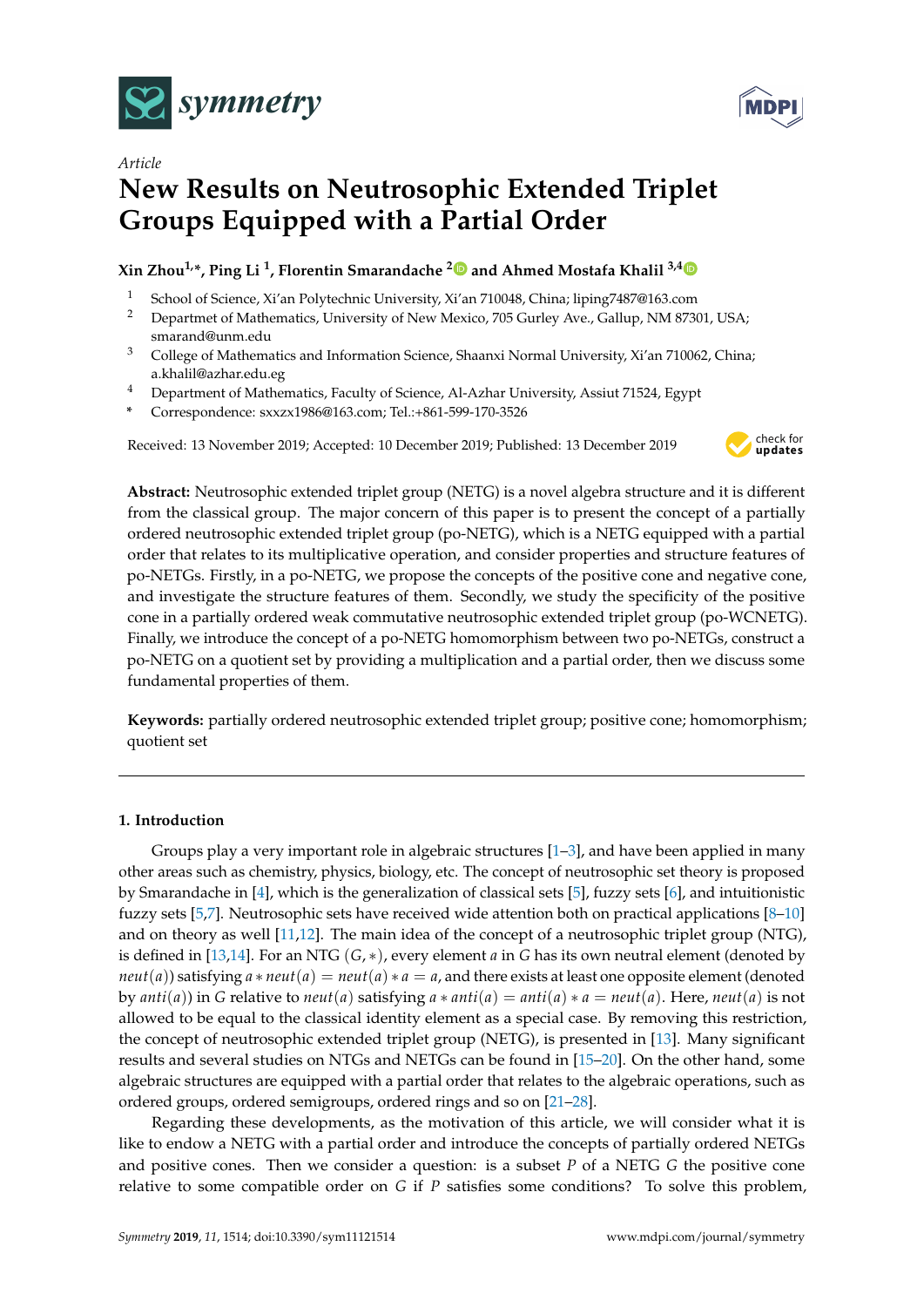we investigate structure features of partially ordered NETGs and try to characterize the positive cones. Finally, we study properties of homomorphisms and quotient sets in partially ordered NETGs, and discuss the relationships between homomorphisms and congruences. In particular, the quotient set equipped with a special multiplication and a partial order provides a way to obtain a partially ordered NETG. All these results lay the groundwork for investigation of category properties of partially ordered NETGs.

The rest of this paper is organized as follows. In Section [2,](#page-1-0) we review some basic concepts, such as a neutrosophic extended triplet set, a neutrosophic extended triplet group, a weak commutative neutrosophic extended triplet group and a completely regular semigroup, and several results were published in [\[16,](#page-12-13)[19\]](#page-12-14). In Section [3,](#page-2-0) we define a partially ordered neutrosophic extended triplet group and partially ordered weak commutative neutrosophic extended triplet group. Several of their interesting properties of partially ordered neutrosophic extended triplet group and partially weak commutative neutrosophic extended triplet group are explained. The homomorphisms and quotient sets of partially ordered neutrosophic extended triplet group are shown in Section [4.](#page-7-0) Finally, conclusions are given in Section [5.](#page-11-3)

# <span id="page-1-0"></span>**2. Preliminaries**

In this section, we recall some basic notions and results which will be used in this paper as indicated below.

**Definition 1.** *([\[13\]](#page-12-7)) Let G be a non-empty set together with a binary operation* ∗*. Then G is called a neutrosophic extended triplet set if for any*  $a \in G$ , there exist a neutral of "a" (denoted by neut(a)) and an opposite of "a" *(denoted by anti*(*a*)*)*, such that neut(*a*)  $\in$  *G*, *anti*(*a*)  $\in$  *G*, *and* 

$$
a * neut(a) = neut(a) * a = a;
$$

$$
a * anti(a) = anti(a) * a = neut(a).
$$

*The triplet* (*a*, *neut*(*a*), *anti*(*a*)) *is called a neutrosophic extended triplet.*

**Definition 2.** *([\[13\]](#page-12-7)) Let* (*G*, ∗) *be a neutrosophic extended triplet set. If* (*G*, ∗) *is a semigroup, then G is called a neutrosophic extended triplet group (for short, NETG).*

**Proposition 1.** ([[\[16\]](#page-12-13) Theorems 1 and 2]) Let  $(G, *)$  be a NETG. The following properties hold:  $\forall a \in G$ 

- *(1) neut*(*a*) *is unique;*
- $(2)$  *neut* $(a) * \text{neut}(a) = \text{neut}(a)$ ;
- $(3)$   $neut(new(a)) = neut(a).$

*Notice that anti*(*a*) *may be not unique for every element a in a NETG* (*G*, ∗)*. To avoid confusion, we use the following notations:*

*anti*(*a*) *denotes any certain one opposite of a and* {*anti*(*a*)} *denotes the set of all opposites of a.*

**Proposition 2.** ([[\[19\]](#page-12-14), Theorem 1]) Let  $(G, *)$  be a NETG. The following properties hold:  $\forall a \in G, \forall p, q \in G$ {*anti*(*a*)}

- *(1)*  $p * \text{neut}(a) \in \{ \text{anti}(a) \};$
- *(2)*  $p * \text{neut}(a) = q * \text{neut}(a) = \text{neut}(a) * q;$
- (3)  $neut(p * neut(a)) = neut(a);$
- *(4)*  $a \in \{anti(p * neut(a))\};$
- (5)  $anti(p * neut(a)) * neut(p * neut(a)) = a.$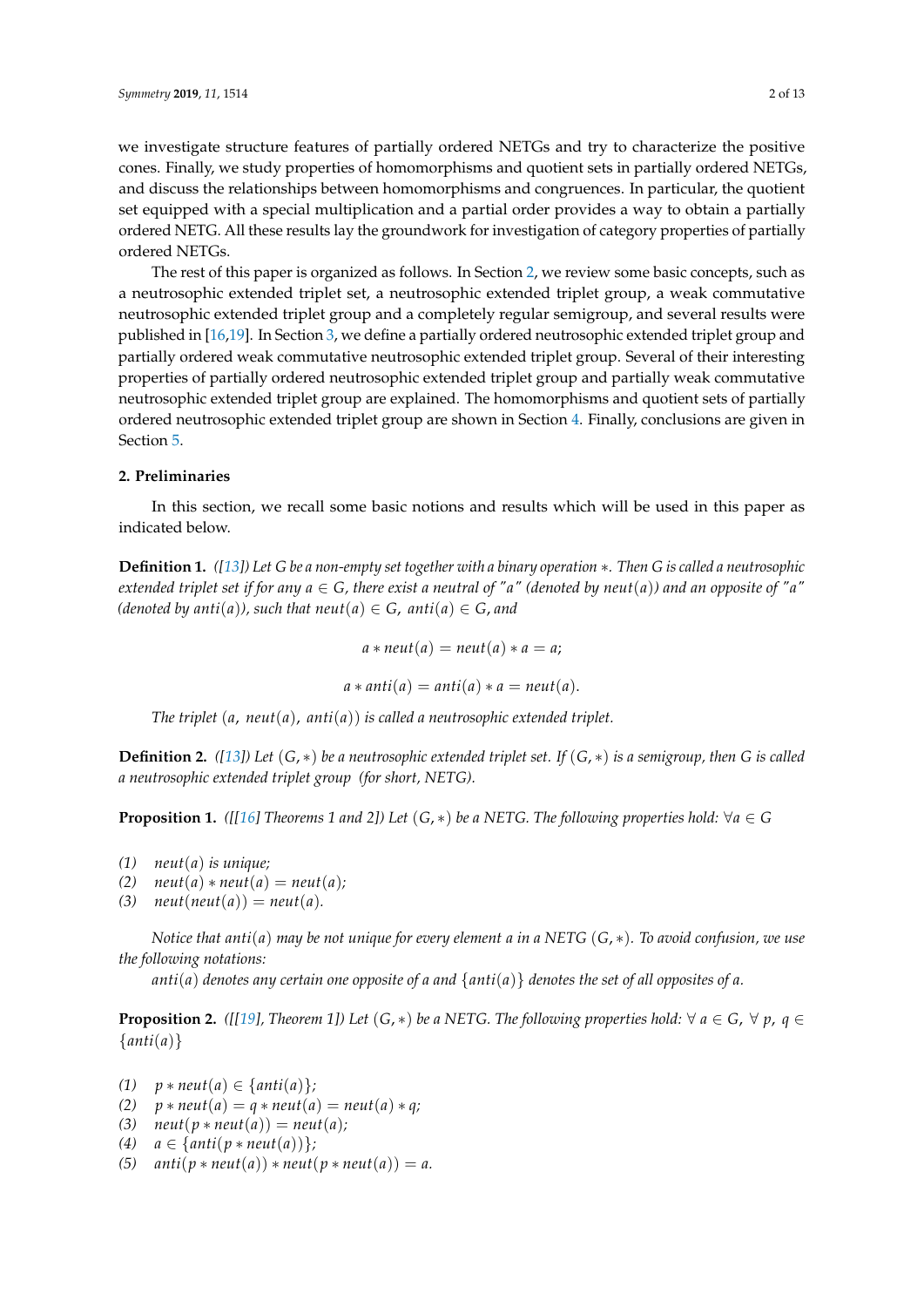**Definition 3.** ([\[16\]](#page-12-13)) Let  $(G, *)$  be a NETG. If  $a * neut(b) = neut(b) * a (\forall a \in G, \forall b \in G)$ , then G is called *a weak commutative neutrosophic extended triplet group ( WCNETG).*

**Proposition 3.** ( $\lfloor [16]$  $\lfloor [16]$ *, Theorem 2])* Let  $(G, *)$  be a NETG. Then G is a WCNETG iff G satisfies the following *conditions:*  $\forall a \in G$ ,  $\forall b \in G$ 

- (1)  $neut(a) * neut(b) = neut(b) * neut(a);$
- *(2)*  $neut(a) * neut(b) * a = a * neut(b).$

**Proposition 4.** *([[\[16\]](#page-12-13), Theorem 3])* Let  $(G, *)$  *be a WCNETG. The following properties hold:*  $\forall a \in G$ ,  $\forall b \in G$ 

- $(1)$   $neut(a) * neut(b) = neut(b * a);$
- (2)  $anti(a) * anti(b) \in \{anti(b * a)\}.$

**Definition 4.** *([\[29\]](#page-12-15)) A semigroup* (*S*, ∗) *will be called completely regular if there exists a unary operation*  $a \mapsto a^{-1}$  on S with the properties:

$$
(a^{-1})^{-1} = a, \ a * a^{-1} * a = a, \ a * a^{-1} = a^{-1} * a.
$$

**Proposition 5.** *([[\[19\]](#page-12-14), Theorem 2]) Let* (*G*, ∗) *be a groupoid. Then G is a NETG iff it is a completely regular semigroup.*

Note 1. In semigroup theory,  $a^{-1}$  is called the inverse element of *a* and it is unique. However, in a NETG, *anti*(*a*) is called an opposite element of *a* and it may not be unique. From Proposition 5, we get that for arbitrary element *a* of a NETG (*G*,  $*$ ), if we define a unary operation  $a \mapsto a^{-1}$  by  $a^{-1} = anti(a) * neut(a)$ , then  $(G, *)$  is a completely regular semigroup.

In the following, we will regard all NETGs as completely regular semigroups, in which  $a^{-1} =$  $anti(a) * neut(a)$  for arbitrary element *a*. Then by Proposition 2, we have in a NETG  $(G, *)$ , for each *a* ∈ *G*, *a*<sup>-1</sup> ∈ {*anti*(*a*)} and *a*<sup>-1</sup> ∗ *a* = *a* ∗ *a*<sup>-1</sup> = *neut*(*a*).

# <span id="page-2-0"></span>**3. Partially Ordered NETGs**

An NETG is a special set endowed with a multiplicative operation. Assuming that we introduce a partial order which is compatible with multiplication in a NETG, we will get the definition of partially ordered NETGs as indicated below.

**Definition 5.** Let  $(G, *)$  be a NETG. If there exists a partial order relation  $\leq$  on G such that  $a \leq b$  implying  $c * a \leq c * b$  and  $a * c \leq b * c$  for all  $a \in G$ ,  $b \in G$ ,  $c \in G$ , then  $\leq$  is called a compatible partial order on  $G$ , *and* (*G*, ∗, ≤) *is called a partially ordered NETG (for short, po-NETG).*

*Similarly, if*  $(G, *)$  *is a WCNETG and endowed with a compatible partial order, then*  $(G, *, ≤)$  *is called a partially ordered WCNETG ( po-WCNETG). Hence, po-WCNETGs must be po-NETGs.*

**Remark 1.** *Obviously, the properties of NETGs and WCNETGs are holding in po-NETGs and po-WCNETGs, respectively.*

In the following, we give an example of a po-NETG.

**Example 1.** *Let*  $G = \{0, a, b, c, 1\}$  *with the Hasse diagram as shown in Figure* [1,](#page-3-0) *in which* 0 denotes the *bottom element (mean the element is smallest element w.r.t. to partial order) and 1 denotes the top element (mean the element is largest element w.r.t. to partial order) of G. Then G is a partially ordered set.*

*Define multiplication* ∗ *on G as shown in Table [1](#page-3-1) , where a*, *b*, *c to label the elements in the po-NETG and the multiplication* ∗ *among these elements.*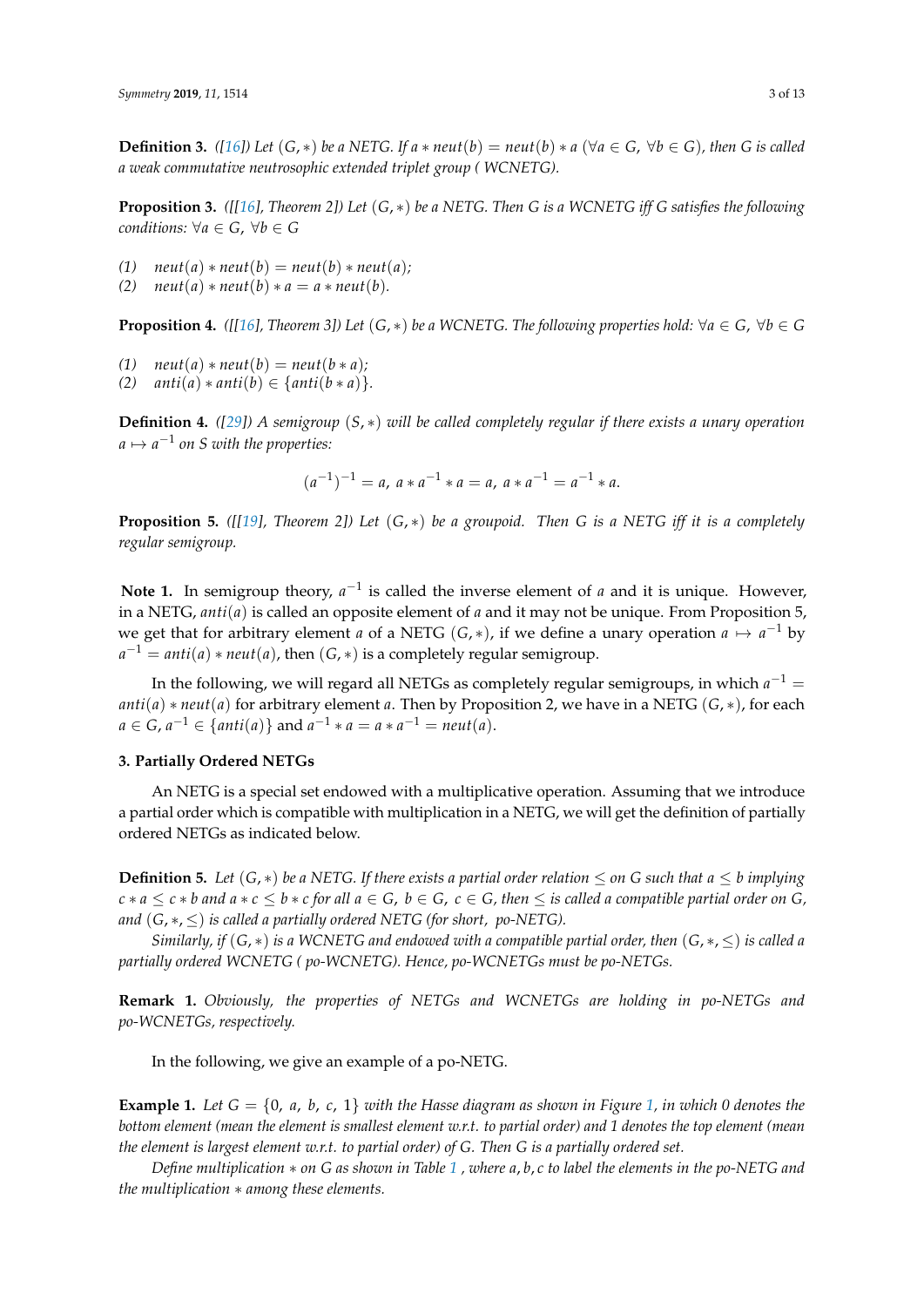<span id="page-3-1"></span>**Table 1.** Multiplication ∗ on *G*.

| $\ast$ | 0 | a | b | C              |   |
|--------|---|---|---|----------------|---|
| 0      | 0 | 0 | 0 | $\overline{0}$ | 0 |
| a      | 0 | b | C | a              |   |
| b      | 0 | C | a | b              |   |
| C      | 0 | a | b | C              |   |
|        | 0 |   |   |                |   |

<span id="page-3-0"></span>

**Figure 1.** Hasse diagram.

We can verify that (*G*, ∗) is a WCNETG. Moreover,

$$
neut(0) = 0, \{anti(0)\} = \{0, a, b, c, 1\}, 0^{-1} = 0;
$$

$$
neut(a) = c, \{anti(a)\} = \{b\}, a^{-1} = b;
$$

$$
neut(b) = c, \{anti(b)\} = \{a\}, b^{-1} = a;
$$

$$
neut(c) = c, \{anti(c)\} = \{c\}, c^{-1} = c;
$$

$$
neut(1) = 1, \{anti(1)\} = \{a, b, c, 1\}, 1^{-1} = 1.
$$

It is easy to see that the partial order shown in Fig.1 is compatible with multiplication ∗. Hence,  $(G, *, \leq)$  is a po-WCNETG.

**Definition 6.** *If*  $(G, *, \leq)$  *is a po-NETG, then*  $a \in G$  *is said to be a positive element if neut* $(a) \leq a$ *; and a negative element if*  $a \leq$  *neut*( $a$ ). The subset  $P_G$  of all positive elements of G is called the positive cone of G, and *the subset N<sup>G</sup> of all negative elements the negative cone.*

**Remark 2.** *By Proposition 1,*  $\forall$  *a*  $\in$  *G*, *neut*(*a*)  $\in$  *P<sub>G</sub>*  $\cap$  *N<sub>G</sub>*, *so P<sub>G</sub>*  $\cap$  *N<sub>G</sub>*  $\neq$   $\emptyset$ *.* 

**Lemma 1.** *Let*  $(G, *)$  *be an NETG. Then*  $\forall a \in G$ *,* 

$$
[neut(a)]^{-1} = neut(a) = neut(a^{-1}).
$$

**Proof.** Let  $a \in G$ . Then

$$
[neut(a)]^{-1} = anti(newt(a)) * neut(newt(a))
$$
  
= anti(newt(a)) \* neut(a)  
= neut(newt(a))  
= neut(a).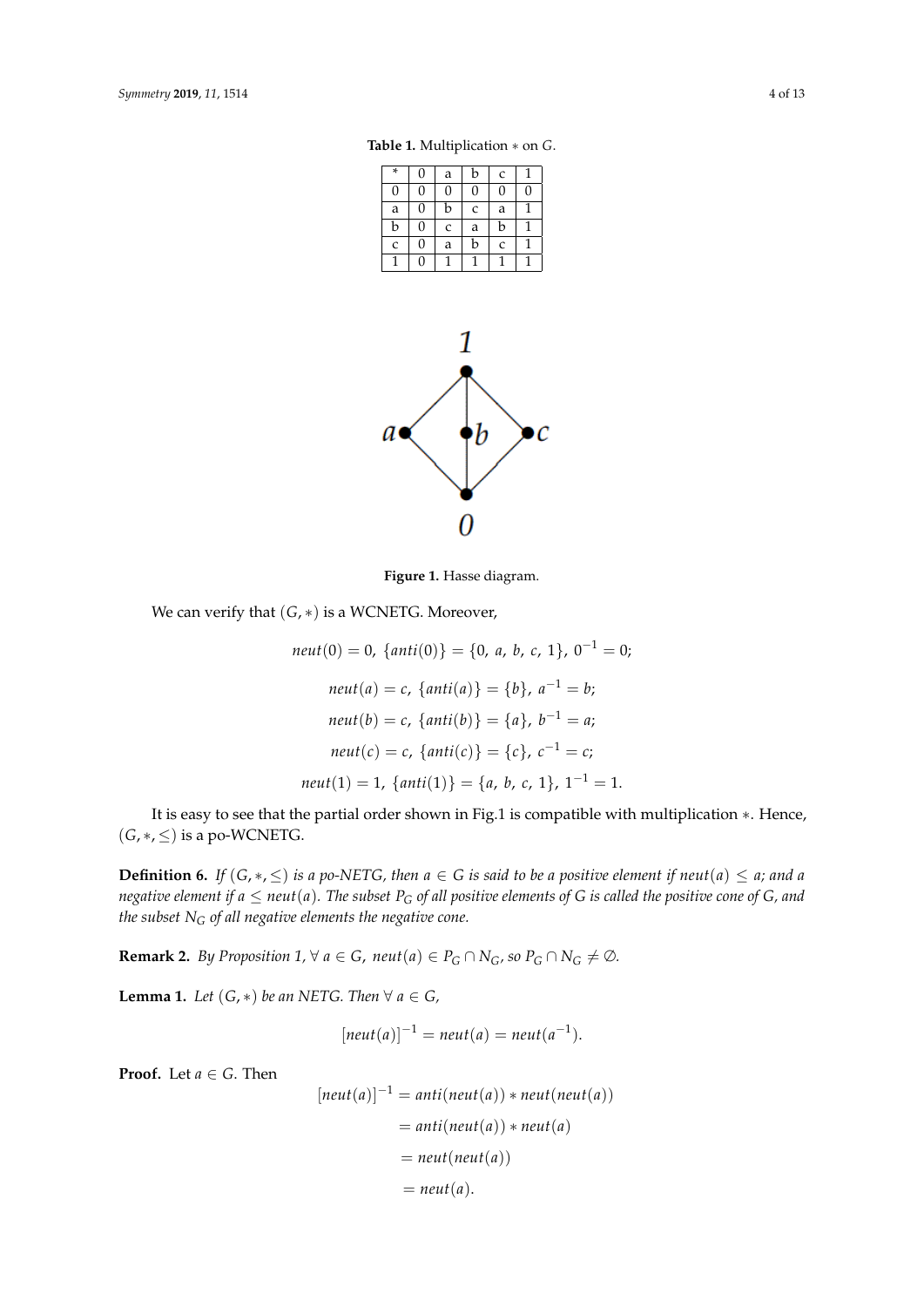On the other hand, by Proposition 2(3), we have  $neut(a^{-1})$  =  $neut(anti(a) * neut(a))$  =  $neut(a)$ .  $\square$ 

**Remark 3.** *If G is a po-NETG and P*  $\subseteq$  *G, we shall use the notation* 

$$
P^{-1} = \{a^{-1} : a \in P\}.
$$

**Proposition 6.** Let  $(G, *, \leq)$  be a po-NETG. Then  $P_G \cap P_G^{-1} = \{a \in G : a = neut(a) = a^{-1}\}.$ 

**Proof.** ( $\implies$ ) Let  $a \in G$ . By Proposition 1 and Lemma 1, we have

$$
neut(a) \in \{a \in G : a = neut(a) = a^{-1}\},\
$$

so  ${a \in G : a = neut(a) = a^{-1}} \neq \emptyset$ . By Lemma 1, it is clear that

$$
\{a \in G : a = \text{neut}(a) = a^{-1}\} \subseteq P_G \cap P_G^{-1}.
$$

(← ) Let  $b \in P_G \cap P_G^{-1}$ , then  $neut(b) ≤ b$  and  $\exists c ∈ P_G$  such that  $b = c^{-1}$ , so

$$
b = c^{-1} = anti(c) * neut(c) \le anti(c) * c = neut(c) = neut(b^{-1}) = neut(b),
$$

that is,  $b \leq \text{neut}(b)$ , whence  $b = \text{neut}(b)$ . Hence,

$$
c = b^{-1} = [neut(b)]^{-1} = neut(b) = b.
$$

Then we can conclude that  $b \in \{a \in G : a = \text{neut}(a) = a^{-1}\}\)$ , and so

$$
P_G \cap P_G^{-1} \subseteq \{a \in G : a = \text{neut}(a) = a^{-1}\}.
$$

Thus,  $P_G \cap P_G^{-1} = \{a \in G : a = \text{neut}(a) = a^{-1}\}.$ 

**Remark 4.** *If*  $(G, *, \leq)$  *is a po-NETG and P*  $\subseteq$  *G, then we shall use the notation* 

$$
P^2 = \{a * b : a, b \in P\}.
$$

**Proposition 7.** *(1) If*  $(G, *, \leq)$  *is a po-NETG, then*  $P_G \subseteq P_G^2$ *. (2) If*  $(G, *, \leq)$  *is a po-WCNETG, then*  $P_G = P_G^2$ .

**Proof.** (1) If  $(G, *, \leq)$  is a po-NETG, then  $\forall a \in P_G$ , by  $neut(a) \in P_G$ , we have  $a = a * neut(a) \in P_G^2$ , and so  $P_G \subseteq P_G^2$ .

(2) If  $(G, *, \leq)$  is a po-WCNETG, then  $\forall a \in P_G$ ,  $\forall b \in P_G$ , by Propositions 3 and 4, we have  $\textit{neut}(a * b) = \textit{neut}(b) * \textit{neut}(a) = \textit{neut}(a) * \textit{neut}(b) \leq a * b$ , and so  $a * b \in P_G$ , thus  $P_G^2 \subseteq P_G$ . Consequently,  $P_G = P_G^2$ .

**Proposition 8.** Let  $(G, *, \leq)$  be a po-WCNETG. Then  $\forall$   $a \in G$ ,  $aP_Ga^{-1} \subseteq P_G$ .

**Proof.** Let  $a \in G$  and  $b \in P_G$ , then by Propositions 3 and 4, we have  $neut(a * b * a^{-1})$  $neut(a^{-1}) * neut(a * b) = neut(a * b) * neut(a^{-1}) = [neut(b) * neut(a)] * neut(a^{-1}) = neut(b) *$  $[neut(a) * neut(a^{-1})] = neut(b) * neut(a^{-1} * a) = neut(b) * neut(neut(a)) = neut(b) * neut(a) =$ neut $(b)*(a*a^{-1})=[neut(b)*a]*a^{-1}=[a*neut(b)]*a^{-1}\leq a*b*a^{-1}$ , thus aba $^{-1}\in P_G.$  Therefore,  $aP_Ga^{-1} ⊆ P_G$ .

**Lemma 2.** Let  $(G, *)$  be a WCNETG. Then  $\forall a \in G$ ,  $\forall b \in G$ ,  $(a * b)^{-1} = b^{-1} * a^{-1}$ .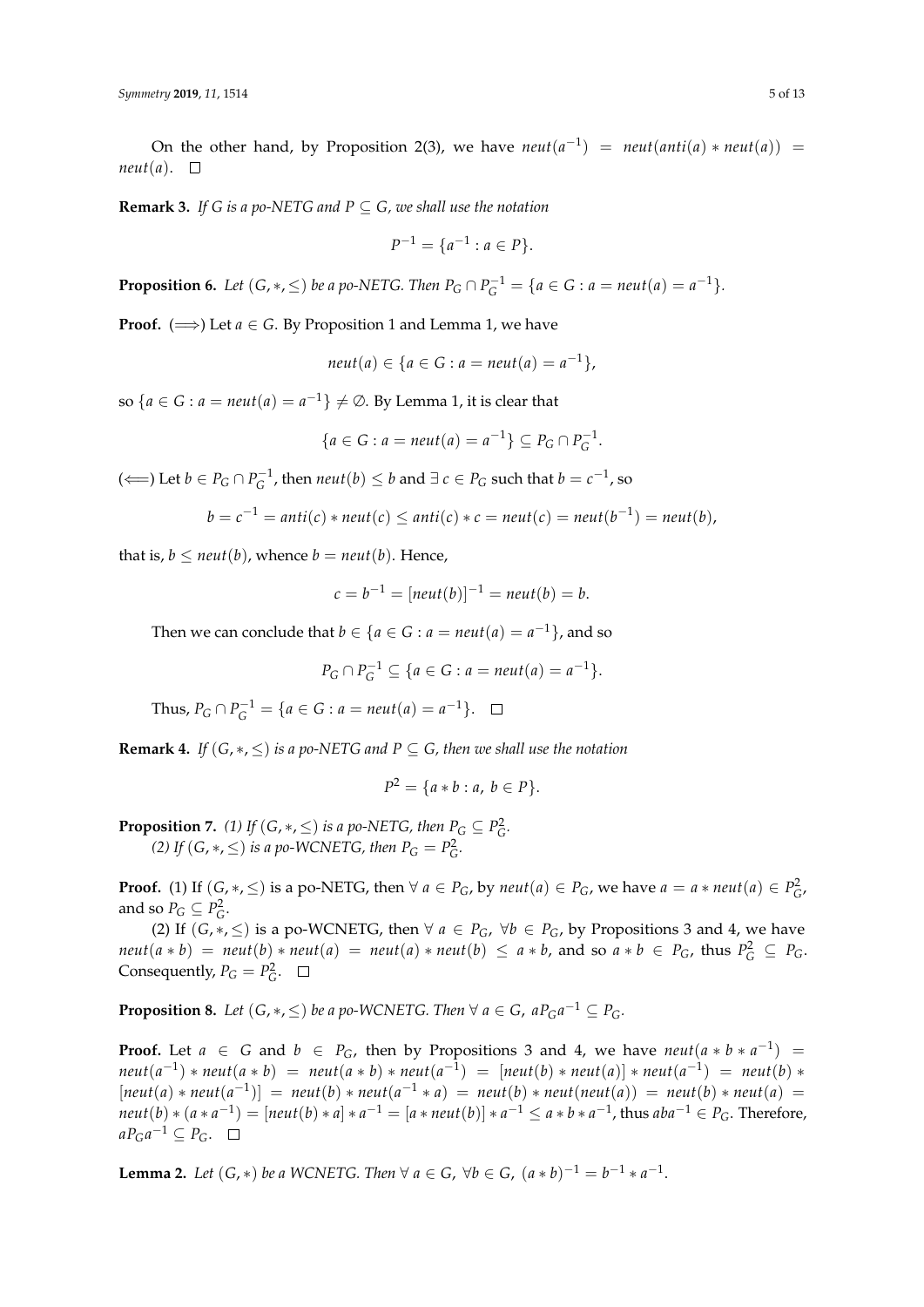**Proof.** We know  $a * b$  is an element of  $G \forall a \in G$ ,  $\forall b \in G$  and by Proposition 4, we have  $anti(b) *$  $anti(a) \in \{anti(a * b)\}.$  Then using Propositions 1, 5 and Note 1 we get the following identities:

$$
b^{-1} * a^{-1} = [anti(b) * neut(b)] * [anti(a) * neut(a)]
$$
  
=  $anti(b) * [neut(b) * anti(a)] * neut(a)$  (Because the multiplication \* is associative)  
=  $anti(b) * [anti(a) * neut(b)] * neut(a)$  (Because G is a WCNETG)  
=  $[anti(b) * anti(a)] * [neut(b) * neut(a)]$  (Because the multiplication \* is associative)  
=  $[anti(b) * anti(a)] * neut(a * b)$  (By Proposition 3)  
=  $(a * b)^{-1}$ .  $\square$ 

**Lemma 3.** Let  $(G, *, \leq)$  be a po-NETG. Then  $P_G = P_N^{-1}$  and  $P_G^{-1} = P_N$ .

**Proof.** Let  $a \in G$ . If  $a \in P_G$ , then  $neut(a) \le a$ , it follows by Lemma 1 that  $a^{-1} = neut(a^{-1}) * a^{-1} =$  $\text{neut}(a) * a^{-1} \le a * a^{-1} = \text{neut}(a) = \text{neut}(a^{-1})$ , and so  $a^{-1} \in P_N$ , whence  $a = (a^{-1})^{-1} \in P_N^{-1}$ . Hence,  $P_G \subseteq P_N^{-1}$ . Similarly, we can prove that if  $a \in P_N$  then  $a^{-1} \in P_G$ , so  $P_N^{-1} \subseteq P_G$ . Consequently,  $P_G = P_N^{-1}$ . Similarly,  $P_G^{-1} = P_N$ .

**Definition 7.** Let  $(G, *)$  be a WCNETG. If  $∀a ∈ G, ∀b ∈ G, ∀c ∈ G, a * neut(c) = b * neut(c)$  implies *a* = *b, then we say G satisfies neutrosophic cancellation law.*

**Lemma 4.** *Let*  $(G, *)$  *be a WCNETG satisfying neutrosophic cancellation law and*  $P \subseteq G$  *satisfy*  $\forall a \in G$ *P*,  $a * a = a$ . Then  $\forall a \in G$ ,  $\forall b \in G$ ,  $a * neutr(b) \in P$  implies  $neut(a) = a = a^{-1}$ .

**Proof.** If  $a * \text{neut}(b) \in P$ , then  $a * \text{neut}(b) = (a * \text{neut}(b)) * (a * \text{neut}(b)) = (a * a) * \text{neut}(b)$ , and so *a* ∗ *a* = *a*, whence *neut*(*a*) = *a* ∀ *a* ∈ *G*, ∀ *b* ∈ *G*. Then by Lemma 1, we get *a*<sup>-1</sup> = [*neut*(*a*)]<sup>-1</sup> =  $neut(a) = a. \square$ 

**Proposition 9.** *Let*  $(G, *)$  *be a WCNETG satisfying neutrosophic cancellation law and*  $P \subseteq G$  *satisfy the following conditions:*

 $(1)$   $P^2 \subseteq P$ ; (2)  $P \cap P^{-1} = \{a \in G : \text{neut}(a) = a = a^{-1}\}$ *(3)* ∀ *a* ∈ *P*, *a*  $*$  *a* = *a*;

*(4)* ∀ *a* ∈ *G*, *aPa*−<sup>1</sup> ⊆ *P,*

*then a compatible partial order on G exists such that P is the positive cone of G relative to it. Moreover, G is a chain with respect to this partial order if and only if*  $P\cup P^{-1}=G.$ 

**Proof.** Define the relation  $\leq$  on *G* by

$$
a \le b \Leftrightarrow b * a^{-1} \in P.
$$

By Proposition 1 and Lemma 1, we have  $\forall a \in G$ ,  $neut(a) \in P \cap P^{-1} \subseteq P$ , and so  $\leq$  is reflexive on *G* obviously.

If now  $a \leq b$  and  $b \leq a$ , then  $b * a^{-1} \in P$  and  $a * b^{-1} \in P$ . Since by Lemma 2 we know that

$$
(a * b^{-1})^{-1} = (b^{-1})^{-1} * a^{-1} = b * a^{-1},
$$

we conclude

$$
b*a^{-1} \in P \cap P^{-1}.
$$

It follows by (2) that  $b * a^{-1} = \text{neut}(b * a^{-1})$ . However, by Proposition 4 and Lemma 1,

$$
neut(b*a^{-1}) = neut(a^{-1}) * neut(b) = neut(a) * neut(b),
$$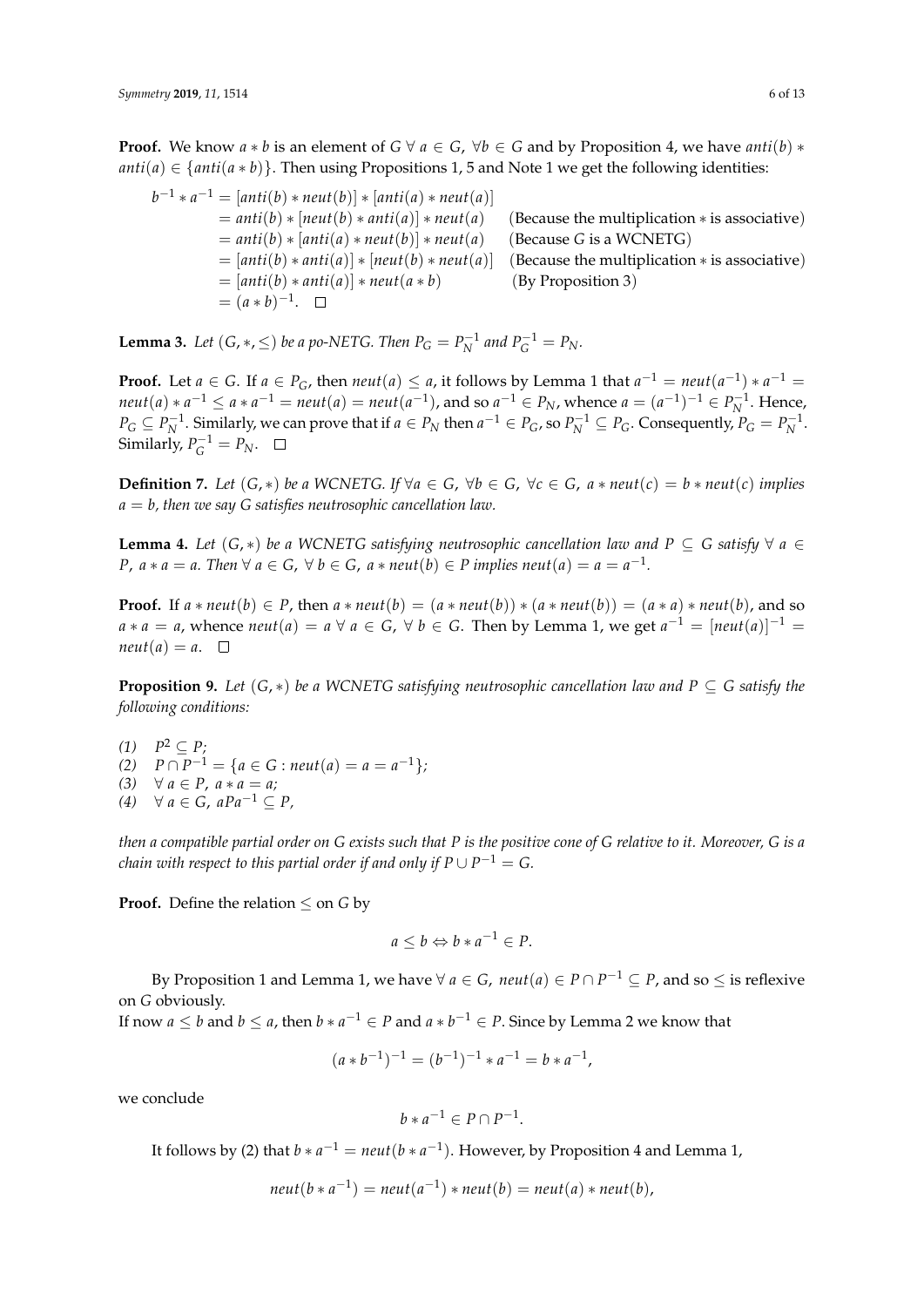thus

 $b * neut(a) = b * a^{-1} * a = neut(b * a^{-1}) * a = [neut(a) * neut(b)] * a = neut(a) * [a * neut(b)] =$  $[neut(a) * a] * neut(b) = a * neut(b)$ , that is,  $b * neut(a) = a * neut(b)$ .

However, by Proposition 3, we have

$$
b * neut(a) = neut(b) * neut(a) * b = neut(a * b) * b,
$$

and similarly,

$$
a * neut(b) = neut(a) * neut(b) * a = [neut(b) * neut(a)] * a = neut(a * b) * a,
$$

therefore,

$$
neut(a * b) * b = neut(a * b) * a,
$$

and by neutrosophic cancellation law, consequently  $a = b$ . Hence,  $\leq$  is anti-symmetric.

To prove that  $\leq$  is transitive, let  $a \leq b$  and  $b \leq c$ . Then

$$
b * a^{-1} \in P \text{ and } c * b^{-1} \in P.
$$

It follows by (1) that

$$
P \supseteq P^2 \ni (c * b^{-1}) * (b * a^{-1}) = c * (b^{-1} * b) * a^{-1} = c * \text{neut}(b) * a^{-1} = (c * a^{-1}) * \text{neut}(b).
$$

By (3) and Lemma 4, we have

$$
neut(c*a^{-1}) = c*a^{-1} = (c*a^{-1})^{-1},
$$

and so

$$
c * a^{-1} \in P \cap P^{-1} \subseteq P,
$$

that is,  $c * a^{-1} \in P$ . Thus,  $a \leq c$ . Therefore,  $\leq$  is a partial order on *G*.

To see that it is compatible, let  $x \leq y$ . Then  $y * x^{-1} \in P$  and it follows by (1) and (4) that, for every  $a \in G$ ,

$$
(a * y) * (a * x)^{-1} = (a * y) * (x^{-1} * a^{-1}) = a * (y * x^{-1}) * a^{-1} \in P,
$$

$$
(y*a)*(x*a)^{-1}=y*(a*a^{-1})*x^{-1}=y*neut(a)*x^{-1}=(y*x^{-1})*neut(a)\in P^2\subseteq P,
$$

which shows that

 $a * x \le a * y$  and  $x * a \le y * a$ .

It follows that  $\leq$  is compatible. Finally, note that  $\forall a \in G$ ,

$$
neut(a) \le a \Leftrightarrow a * [neut(a)]^{-1} \in P \Leftrightarrow a *neut(a) \in P \Leftrightarrow a \in P,
$$

so *P* is the associated positive cone. Suppose now that  $(G, \leq)$  is a chain, then for every  $a \in G$ , we have either

$$
neut(a) \leq a \text{ or } a \leq neut(a).
$$

It follows by Lemma 3 that

$$
a \in P \text{ or } a \in P^{-1}.
$$

Thus  $G = P \cup P^{-1}$ . Conversely, if  $G = P \cup P^{-1}$ , then for all *a*,  $b \in G$ , we have

$$
a * b^{-1} \in P \text{ or } a * b^{-1} \in P^{-1},
$$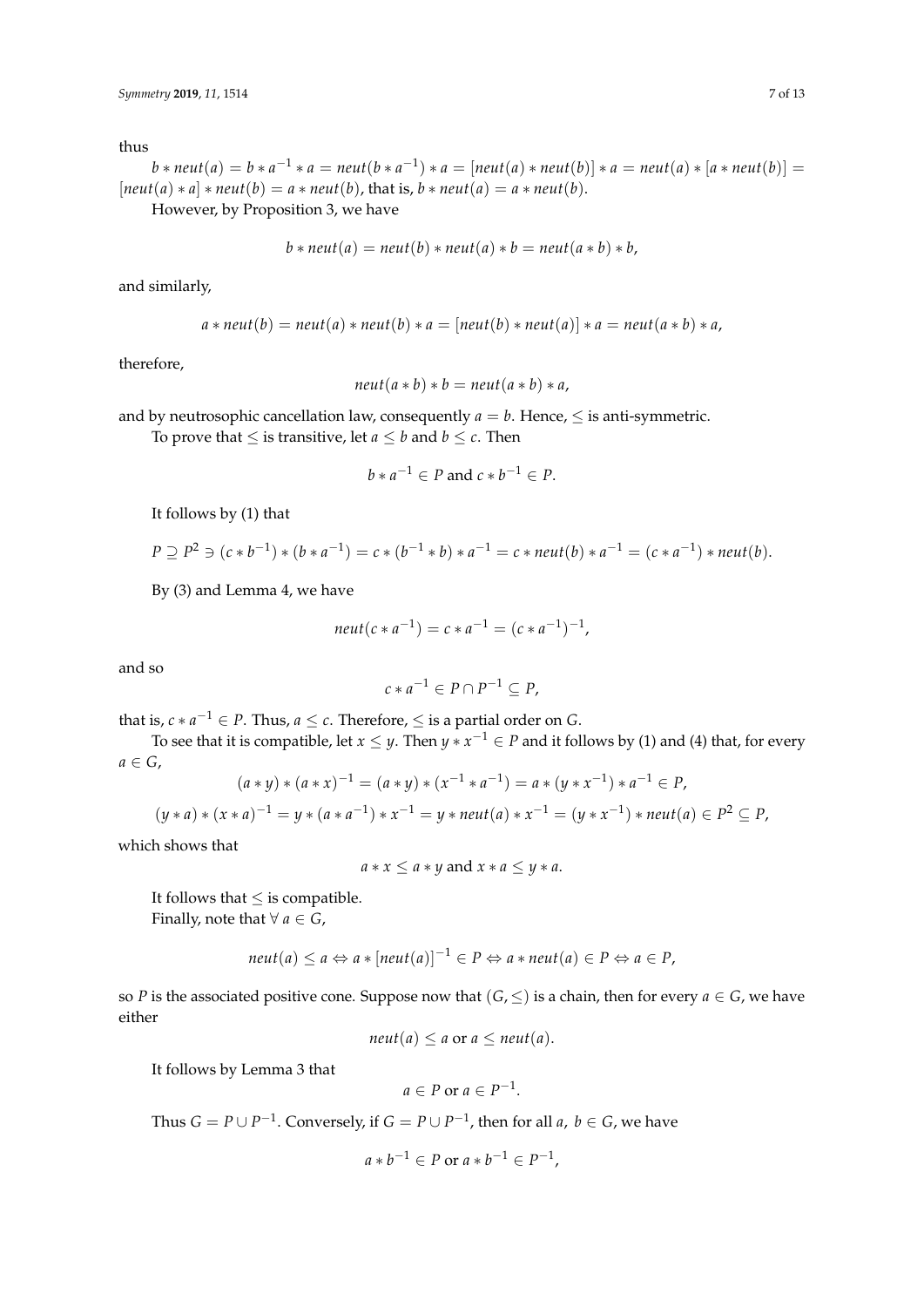that is,

$$
a * b^{-1} \in P \text{ or } b * a^{-1} = (a * b^{-1})^{-1} \in P.
$$

Hence, we have either *b*  $\le$  *a* or *a*  $\le$  *b*. Therefore,  $(G, \le)$  is a chain.  $\square$ 

By the following example, we clarify the above proposition as:

<span id="page-7-1"></span>**Example 2.** Let  $G = \{a, b, c\}$ . Define multiplication  $*$  on G as shown in Table [2,](#page-7-1) where  $a, b, c$  to label the *elements in the po-NETG and the multiplication* ∗ *among these elements.*

**Table 2.** Multiplication ∗ on *G*.

| $\ast$       | а | b | C |
|--------------|---|---|---|
| a            | a | b | Ċ |
| b            | b | C | a |
| $\mathbf{C}$ | Ċ | a | n |

*It is easy to verify that* (*G*, ∗) *is a WCNETG and* (*G*, ∗) *satisfies neutrosophic cancellation law, in which*

$$
neut(a) = neut(b) = neut(c) = a,
$$
  
\n
$$
\{anti(a)\} = \{a\}, a^{-1} = a;
$$
  
\n
$$
\{anti(b)\} = \{c\}, b^{-1} = c;
$$
  
\n
$$
\{anti(c)\} = \{b\}, c^{-1} = b.
$$

*Let*  $P = \{a\}$ *, then P* satisfies all conditions mentioned in Proposition 9. Define the relation  $\leq$  on G by *x* ≤ *y* ⇔ *y* ∗ *x* <sup>−</sup><sup>1</sup> ∈ *P, then* ≤ *is a partial order on G and* (*G*, ≤) *is a antichain. Obviously, P is the positive cone of G with respect to this partial order*  $\leq$ *.* 

**Proposition 10.** Let  $(G, *)$  be a po-WCNETG. Then  $\forall x \in G$ ,  $\forall y \in G$ ,  $x \leq y$  implies  $y * x^{-1} \in P_G$ .

**Proof.** Let  $\forall x \in G$ ,  $\forall y \in G$ . If  $x \leq y$ , then  $neut(x) = x * x^{-1} \leq y * x^{-1}$ , hence, by Proposition 4 and Lemma 1, we have  $neut(y * x^{-1}) = neut(x^{-1}) * neut(y) = neut(x) * neut(y) \le (y * x^{-1}) * neut(y) =$  $\text{neut}(y) * (y * x^{-1}) = (\text{neut}(y) * y) * x^{-1} = y * x^{-1}$ . Thus,  $y * x^{-1} \in P_G$ .

# <span id="page-7-0"></span>**4. Homomorphisms and Quotient Sets of po-NETGs**

**Definition 8.** Let  $(G, *, \leq_1)$  and  $(T, \cdot, \leq_2)$  be two po-NETGs. The map  $f : G \to T$  is called a po-NETG *homomorphism of po-NETGs, if f satisfies:*  $\forall a \in G$ ,  $\forall b \in G$ 

- (1)  $f(a * b) = f(a) \cdot f(b)$ ;
- (2)  $a \leq_1 b$  *implies*  $f(a) \leq_2 f(b)$ .

**Proposition 11.** *Let*  $(G, *, \leq_1)$  *and*  $(T, *, \leq_2)$  *be two po-NETGs, and let*  $f : G \rightarrow T$  *be a po-NETG homomorphism of po-NETGs. The following properties hold:*

 $(1)$   $\forall a \in G$ ,  $f(new(a)) = neut(f(a))$ ;

- (2)  $\forall a \in G$ ,  $\{f(b): b \in \{anti(a)\}\}\subseteq \{anti(f(a))\}$ , and if f is bijective, then  $\{f(b): b \in \{anti(a)\}\}$ {*anti*(*f*(*a*))}*;*
- (3)  $\forall a \in G, [f(a)]^{-1} = f(a^{-1});$
- *(4)* ∀*a* ∈ *P*<sub>*G*</sub>, *f*(*a*) ∈ *P*<sub>*T*</sub>;
- *(5)*  $\forall a \in N_G$ *,*  $f(a) \in N_T$ .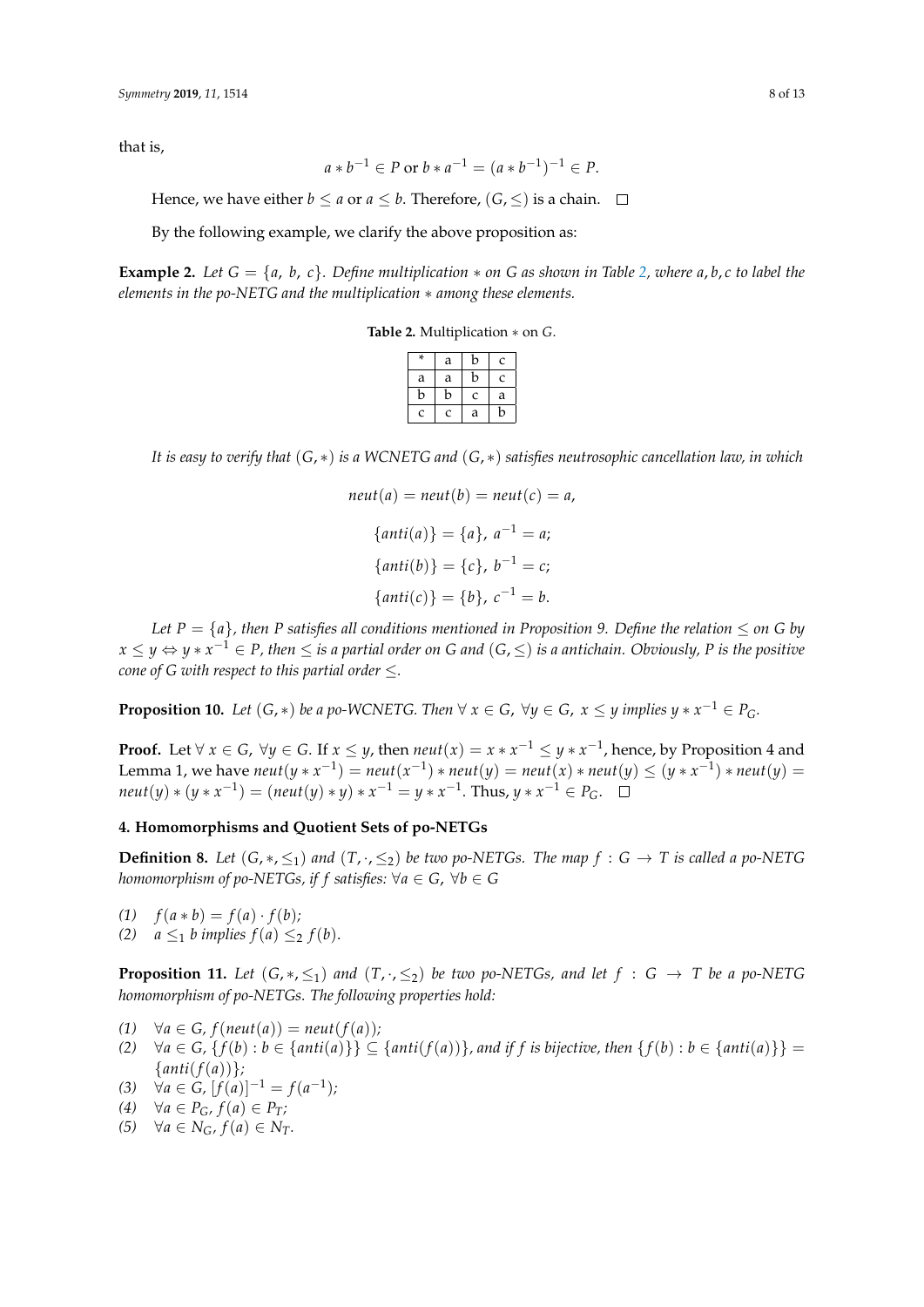### **Proof.**

(1)  $\forall a \in G, \forall b \in \{anti(a)\}, \text{since}$ 

$$
f(a) \cdot f(neut(a)) = f(a * neut(a)) = f(a) = f(neut(a) * a) = f(neut(a)) \cdot f(a),
$$

$$
f(a) \cdot f(b) = f(a * b) = f(neut(a)) = f(b * a) = f(b) \cdot f(a),
$$

then we obtain  $f(neut(a)) = neut(f(a)).$ 

(2) From the proof of (1), we can get that

$$
\forall a \in G, \forall b \in \{anti(a)\}, f(b) \in \{anti(f(a))\},\
$$

and so

$$
\{f(b) : b \in \{anti(a)\}\} \subseteq \{anti(f(a))\}.
$$

If *f* is bijective, then ∀ *d* ∈ {*anti*( $f(a)$ )}, ∃ *c* ∈ *G* such that  $f(c) = d$ . Since

$$
f(c * a) = f(c) \cdot f(a) = d \cdot f(a) = \text{neut}(f(a)) = f(\text{neut}(a)),
$$

we have  $c * a = \text{neut}(a)$ . Similarly, we can get  $a * c = \text{neut}(a)$ . Thus,  $c \in \text{anti}(a)$  and so

$$
d = f(c) \in \{f(b) : b \in \{anti(a)\}\}.
$$

By the arbitrariness of *d*, we have

$$
\{anti(f(a))\} \subseteq \{f(b) : b \in \{anti(a)\}\}.
$$

Then,

$$
\{f(b) : b \in \{anti(a)\}\} = \{anti(f(a))\}.
$$

(3) Let  $a \in G$  and  $b \in \{anti(a)\}$ . By (2),  $f(b) \in \{anti(f(a))\}$ . Then by (1), we have

$$
[f(a)]^{-1} = anti(f(a)) \cdot neutr(f(a)) = f(b) \cdot f(ncut(a)) = f(b * neutr(a)) = f(a^{-1}).
$$

- (4) Since  $\forall a \in P_G$ ,  $neut(a) \leq_1 a$ , we have  $neut(f(a)) = f(neut(a)) \leq_2 f(a)$ , and so  $f(a) \in P_T$ .
- (5) It is similar to (4).  $\Box$

**Definition 9.** *Let* (*G*, ∗, ≤) *be a po-NETG and θ be an equivalence relation on G. If θ satisfies*

$$
\forall a \in G, \ \forall b \in G, \ \forall c \in G, \ \forall d \in G, \ (a, b) \in \theta \ \& \ (c, d) \in \theta \Rightarrow (a * c, b * d) \in \theta,
$$

*then θ is called a congruence on G.*

*Obviously,*  $\theta_1 = \{(a, a) : a \in G\}$  *and*  $\theta_2 = \{(a, b) : \forall a, b \in G\}$  *are both congruences on G*, *and they are called identity congruence on G and pure congruence on G, respectively.*

**Definition 10.** *Let* (*G*, ∗, ≤) *be a po-NETG and θ be a congruence on G. A multiplication* ◦ *on the quotient set*  $G/\theta = \{[a]_\theta : a \in G\}$  *is defined by* 

$$
[a]_{\theta}\circ [b]_{\theta}=[a*b]_{\theta}.
$$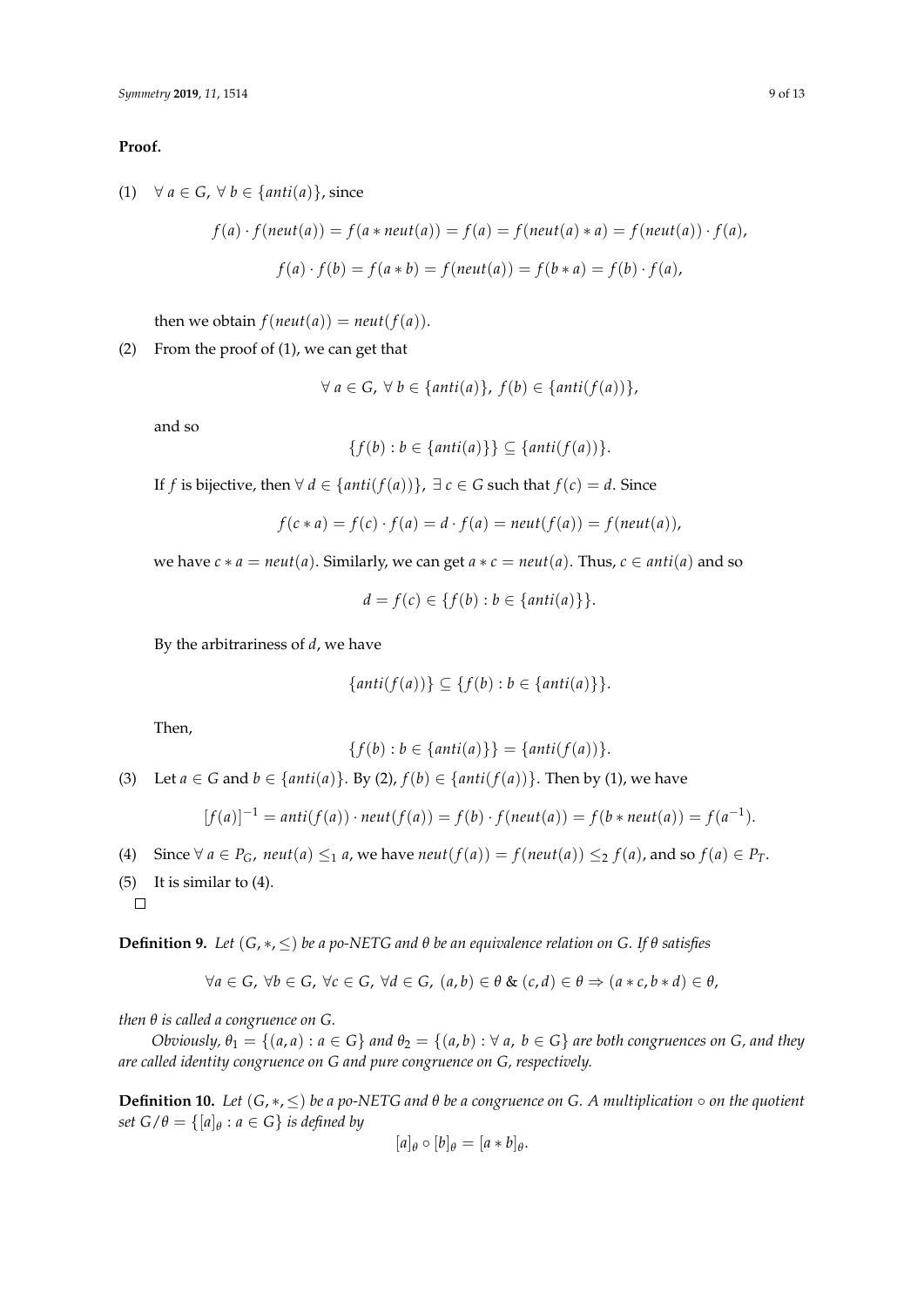**Proposition 12.** Let a relation  $\preceq$  on  $(G/\theta, \circ)$  be defined by

 $\forall$   $[a]_{\theta} \in G/\theta$ ,  $\forall [b]_{\theta} \in G/\theta$ ,  $[a]_{\theta} \preceq [b]_{\theta} \Leftrightarrow a \leq b$ .

*Then,*  $(G/\theta, \circ, \preceq)$  *is a po-NETG.* 

**Proof.** We can verify that  $\circ$  is associative. Let  $[a]_\theta \in G/\theta$  (see Definition 10), since

$$
[neut(a)]_\theta \circ [a]_\theta = [neut(a)*a]_\theta = [a]_\theta = [a*neut(a)]_\theta = [a]_\theta \circ [neut(a)]_\theta,
$$

and

$$
[anti(a)]_{\theta} \circ [a]_{\theta} = [anti(a) * a]_{\theta} = [neut(a)]_{\theta} = [a * anti(a)]_{\theta} = [a]_{\theta} \circ [anti(a)]_{\theta},
$$

we conclude that  $(G/\theta, \circ)$  is a NETG, in which  $\forall [a]_{\theta} \in G/\theta$ ,  $neut([a]_{\theta}) = [neut(a)]_{\theta}$  and  $[anti(a)]_{\theta} \in G/\theta$  ${anti([a]_\theta)}$ . Then it is easy to see that  $\preceq$  is a partial order on  $(G/\theta, \circ)$ . Moreover,  $\forall [a]_\theta \in G/\theta$ ,  $\forall [b]_\theta \in G$  $G/\theta$ ,  $\forall [c]_{\theta} \in G/\theta$ , if  $[a]_{\theta} \preceq [b]_{\theta}$ , then  $a \leq b$ , so we have  $a * c \leq b * c$ , and  $c * a \leq c * b$ . Thus,

$$
[a]_{\theta} \circ [c]_{\theta} = [a * c]_{\theta} \preceq [b * c]_{\theta} = [b]_{\theta} \circ [c]_{\theta}
$$

and

$$
[c]_{\theta} \circ [a]_{\theta} = [c * a]_{\theta} \preceq [c * b]_{\theta} = [c]_{\theta} \circ [b]_{\theta}.
$$

Thus,  $(G/\theta, \circ, \preceq)$  is a po-NETG.  $\square$ 

In the following, we give an example to illustrate Proposition 12.

**Example 3.** *Consider the po-NETG* (*G*, ∗, ≤) *is given in Example 1. Now we define a relation θ on G by*

 $\theta = \{(0,0), (a,a), (b,b), (c,c), (1,1), (a,b), (b,a), (a,c), (c,a), (b,c), (c,b)\}.$ 

*Then we can verify that θ is a congruence on G with the following blocks:*

 $[0]_\theta = \{0\}$ ,  $[a]_\theta = \{a, b, c\}$ ,  $[1]_\theta = \{1\}$ .

*So the quotient set*  $G/\theta = \{[0]_\theta, [a]_\theta, [1]_\theta\}$ *. By Proposition 12, we know*  $(G/\theta, \circ, \preceq)$  *is a*  $p$ *o*-NETG, in which  $neut([0]_\theta) = [0]_\theta$ ,  $neut([a]_\theta) = [c]_\theta = [a]_\theta$ ,  $neut([1]_\theta) = [1]_\theta$ ,  $\{anti([0]_\theta)\} =$  $\{[0]_\theta, [a]_\theta, [1]_\theta\}$ ,  $\{anti([a]_\theta)\} = \{[a]_\theta\}$ ,  $\{anti([1]_\theta)\} = \{[a]_\theta, [1]_\theta\}$ , and then  $G/\theta$  is a chain, because  $[0]_\theta \preceq [a]_\theta \preceq [1]_\theta.$ 

**Proposition 13.** *Let*  $(G, *, ≤)$  *be a po-NETG and*  $\theta$  *be a congruence on G. Then the natural mapping*  $\natural_\theta : (G, *, \leq) \to (G/_\theta, \circ, \preceq)$  given by  $\natural_\theta(a) = [a]_\theta$  is a po-NETG homomorphism of po-NETGs.

**Proof.** As  $\natural_{\theta}(a * b) = [a * b]_{\theta} = [a]_{\theta} \circ [b]_{\theta} = \natural_{\theta}(a) \circ \natural_{\theta}(b) \forall a \in G$ ,  $\forall b \in G$ . If  $a \leq b$ , then  $[a]_{\theta} \leq [b]_{\theta}$ which implies  $\natural_{\theta}(a) \preceq \natural_{\theta}(b)$ . Thus, the natural mapping  $\natural_{\theta} : (G, *, \leq) \to (G/_{\theta}, \circ, \preceq)$  is a po-NETG homomorphism of po-NETGs. □

Next, we give an example to explain Proposition 13.

**Example 4.** From Example 3, we consider the natural mapping  $\natural_{\theta}$  :  $(G, *, \leq) \to (G/\theta, \circ, \preceq)$ . Thus,  $\natural_{\theta}(0)$  =  $[0]_\theta$ ,  $\natural_\theta(a) = \natural_\theta(b) = \natural_\theta(c) = [a]_\theta$ ,  $\natural_\theta(1) = [1]_\theta$ . It is easy to verify that  $\natural_\theta$  is a po-NETG homomorphism of *po-NETGs.*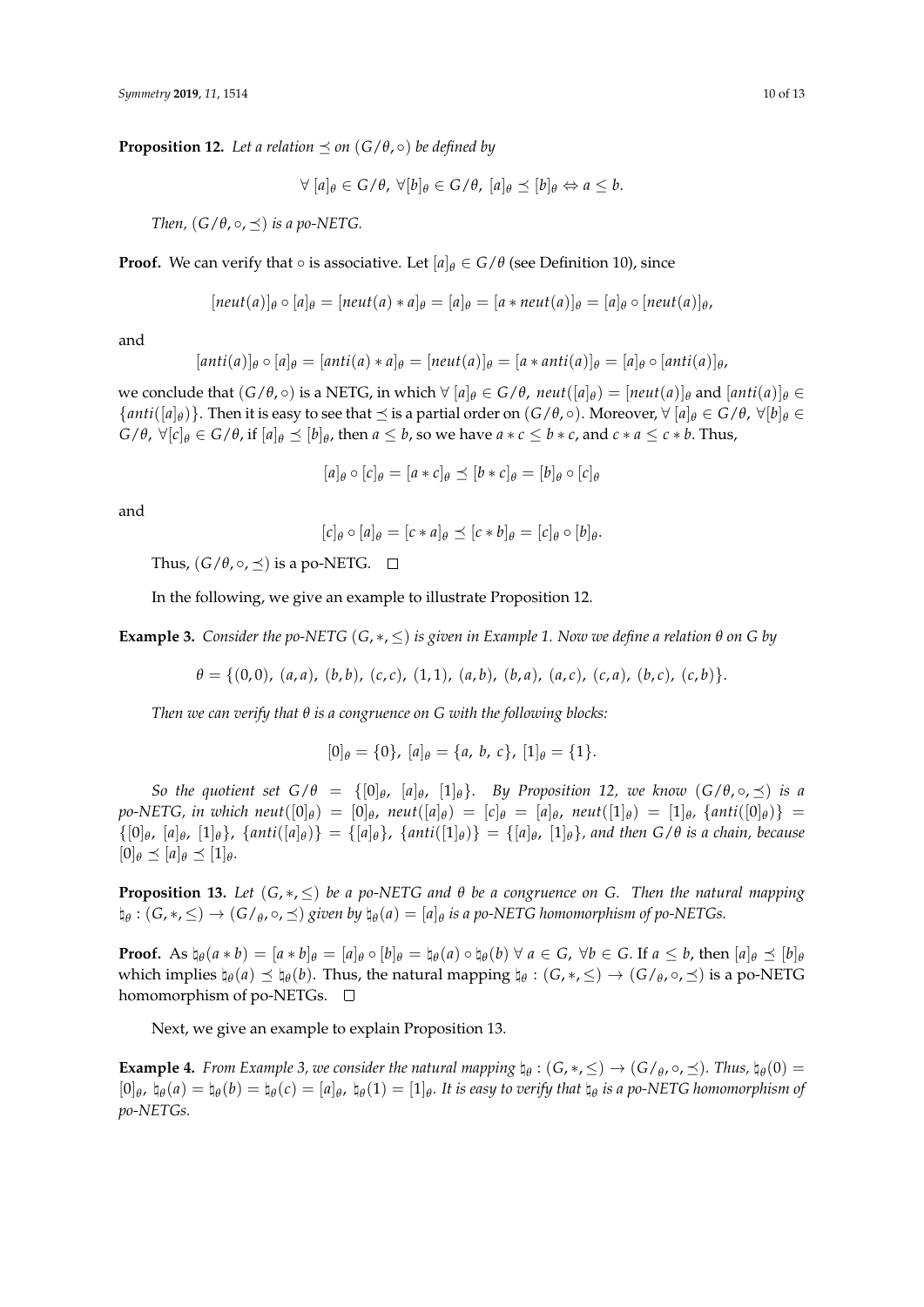**Proposition 14.** Let  $(G, *, \leq_1)$  and  $(T, *, \leq_2)$ be two po-NETGs and  $f : (G, *, \leq_1) \rightarrow (T, *, \leq_2)$  be a *po-NETG homomorphism of po-NETGs. We shall use the notation*

$$
Ker f = \{(a, b) \in G \times G : f(a) = f(b)\},\
$$

*then we can get the following properties:*

- *(1) Ker f is a congruence on G;*
- *(2) f is a injective po-NETG homomorphism of po-NETGs if and only if ker f is an identity congruence on G;*
- *(3) There exists an injective po-NETG homomorphism of po-NETGs*  $g : (G/Ker f, \circ, \preceq) \to (T, \cdot, \leq_2)$  *such that*  $f = g \circ \mathbf{h}_{Ker f}$ .

#### **Proof.**

- (1) Obviously, *Kerf* is an equivalence relation on *G*. Let  $\forall a \in G, \forall b \in G, \forall c \in G, \forall d \in G$ , if  $(a, b)$  ∈ *Kerf* and  $(c, d)$  ∈ *Kerf*, then  $f(a) = f(b)$  and  $f(c) = f(d)$ . Since *f* is a po-NETG homomorphism of po-NETGs, we have  $f(a * c) = f(a) \cdot f(c) = f(b) \cdot f(d) = f(b * d)$ , and so  $(a * c, b * d) \in \text{Ker } f$ . Thus, *Kerf* is a congruence on *G*.
- (2) If *f* is an injective po-NETG homomorphism of po-NETGs and if  $(a, b) \in \text{ker } f$  then  $f(a) = f(b)$ . Therefore, we get  $a = b$ . Hence, by the arbitrariness of  $(a, b)$ , we obtain *kerf* is an identity congruence on *G*.

Conversely, suppose that *kerf* is an identity congruence on *G*.  $\forall a \in G, \forall b \in G$ , if  $f(a) = f(b)$ , then  $(a, b) \in \text{ker } f$ , so  $a = b$ . Therefore, f is an injective po-NETG homomorphism of po-NETGs.

(3) We define a map  $g : G/Ker f \to T$  by  $\forall [a]_{Ker f} \in G/Ker f$ ,  $g([a]_{Ker f}) = f(a)$ , then  $g$  is injective.  $\forall$  [a]<sub>Kerf</sub>, [b]<sub>Kerf</sub>  $\in G/Kerf$ , we have  $g([a]_{Kerf} \circ [b]_{Kerf}) = g([a * b]_{Kerf}) = f(a * b) = f(a)$ .  $f(b) = g([a]_{Kerf}) \cdot g([b]_{Kerf})$ , and if  $[a]_{Kerf} \preceq [b]_{Kerf}$ , then  $a \leq_1 b$ , thus,  $f(a) \leq_2 f(b)$ , that is,  $g([a]_{Ker f}) \leq g([b]_{Ker f})$ . Hence, *g* is an injective po-NETG homomorphism of po-NETGs.



$$
\forall a \in G, (g \circ \natural_{Kerf})(a) = g(\natural_{Kerf}(a)) = g([a]_{Kerf}) = f(a), \text{ that is, } f = g \circ \natural_{Kerf}.
$$

In the following, we present an example to illustrate Proposition 14.

**Example 5.** *Consider* (*G*,  $*, \leq_1$ ) *be the po-NETG is given in Example 1, in which the partial order*  $\leq_1$  *is the same as the partial order*  $\leq$  *in Example 1. Assume that*  $T = \{m, n, p, q, r\}$  *be a bounded lattice with a partial order*  $\leq_2$  $\leq_2$  *with the Hasse diagram shown as in Figure* 2 *whose multiplication* · *is defined as* ∧*.*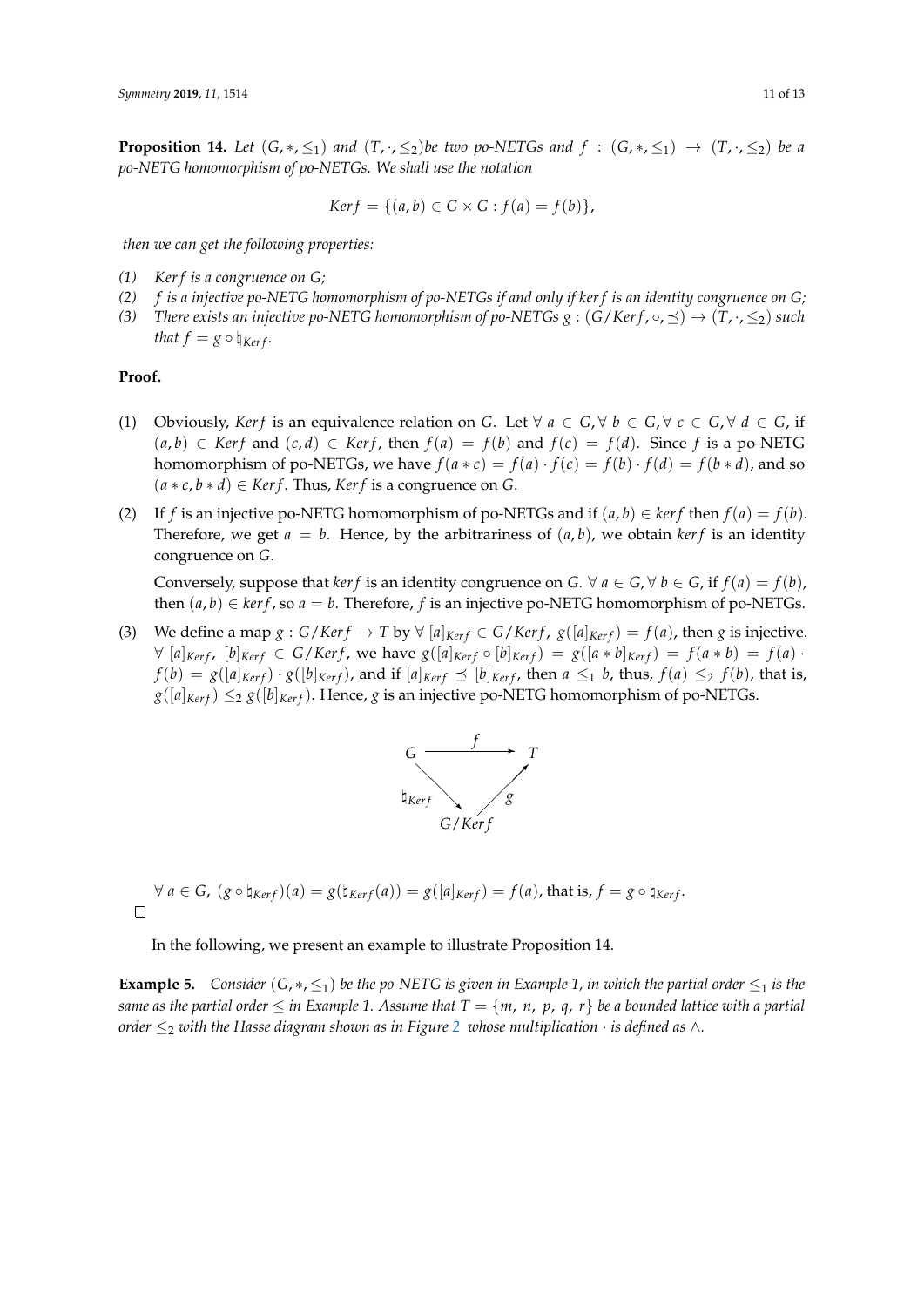

**Figure 2.** Hasse diagram.

<span id="page-11-4"></span>We can verify that  $(T, \cdot, \leq_2)$  is a po-NETG, in which  $\forall x \in T$ , neut $(x) = x$ ,  ${anti(m)} = {m, n, p, q, r}$ , {anti $(n) = {n, q, r}$ , {anti $(p) = {p, q, r}$ , {anti $(q) =$  $\{q, r\}$ ,  $\{anti(r)\}$  =  $\{r\}$ . Now, we define a map  $f : G \to T$  by  $f(0) = m$ ,  $f(a) =$  $f(b) = f(c) = f(1) = r$ , then *f* is a po-NETG homomorphism of po-NETGs, and *Kerf* =  $\{(0,0), (a,a), (b,b), (c,c), (1,1), (a,b), (a,c), (a,1), (b,a), (b,c), (b,1), (c,a), (c,b), (c,1), (1,a), (1,b),$  $(1, c)$ . Obviously, *Kerf* is a congruence on *G*. *f* is not injective, and of course, *kerf* is not an identity congruence on *G*.

#### <span id="page-11-3"></span>**5. Conclusions**

In this paper, inspired by the research work in algebraic structures equipped with a partial order, we proposed the concepts of po-NETGs, deeply studied the relationships between po-NETGs and their positive cones, and characterized the positive cone of a WCNETG after defining a partial order relation on it. Moreover, we found that the quotient set of a po-NETG can construct another po-NETG by defining a special multiplication and a partial order on the quotient set, and we also achieved the interrelation of homomorphisms and congruences of po-NETGs. All these results are useful for exploring the structure characterization (for example, category properties) of po-NETGs. As a direction of future research, we will consider the application of the fuzzy set theory and the rough set theory to the research of algebraic structure of po-NETGs. Furthermore, we will discuss the relation between the homomorphisms and congruences of po-NETG and the morphisms of ordered lattice ringoids [\[30\]](#page-12-16). Finally, in the next paper, we will study sub-structures of po-NETGs and we give some examples using constructions such as central extensions or direct products related to sub-structures of po-NETGs.

**Author Contributions:** The authors contributed equally to writing this article. All authors read and approved the final manuscript.

**Funding:** This work was supported by the National Natural Science Foundation of China (Grant no. 11501435) and supported by the PhD research start-up fund (Grant no. BS1529).

**Acknowledgments:** Authors thank the editors and the anonymous reviewers for their insightful comments which improved the quality of the paper.

**Conflicts of Interest:** The authors declare no conflict of interest.

# **References**

- <span id="page-11-0"></span>1. Dummit, D.S.; Foote, R.M. *Abstract Algebra,* 3rd ed.; John Viley & Sons Inc.: Hoboken, NJ, USA, 2004.
- 2. Herstein, I.N. *Topics in Algebra*; Xerox College Publishing: Lexington, KY, USA, 1975.
- <span id="page-11-1"></span>3. Surowski, D.B. The uniqueness aspect of the fundamental theorem of finite Abelian groups. *Amer. Math. Mon.* **1995**, *102*, 162–163. [\[CrossRef\]](http://dx.doi.org/10.1080/00029890.1995.11990552)
- <span id="page-11-2"></span>4. Smarandache, F. *Neutrosophy, Neutrosophic Probability, Set, and Logic;* American Research Press: Rehoboth, DE, USA, 1998.